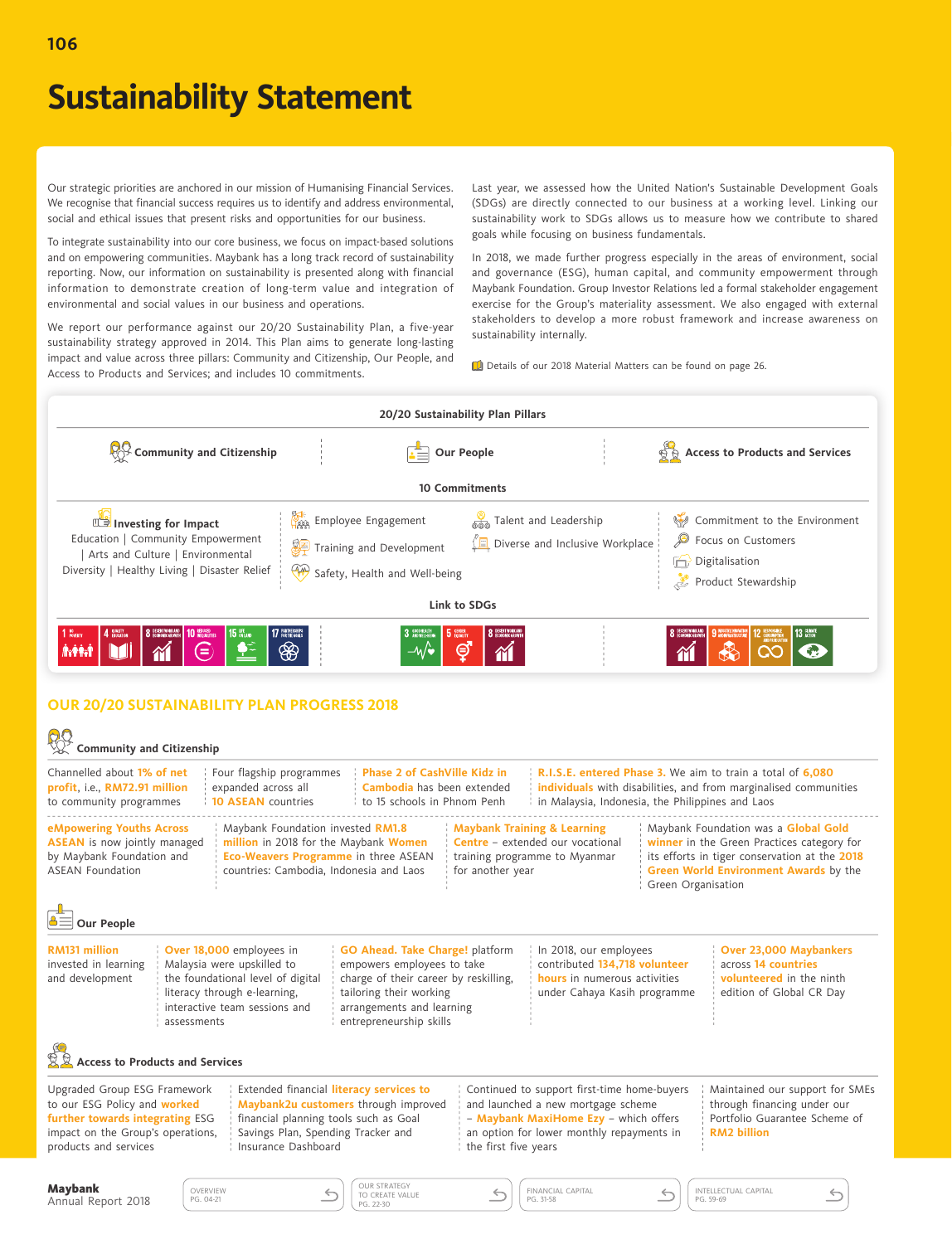**107**



### **OUR ROLE AS A TRUSTED COMPANY**

Maybank's approach to sustainability is founded on sound decision-making and clear policies and systems.

#### **Sustainability roles within Maybank**

**Who Role**

|                     | <b>Maybank Group</b>                 |                                                                                                                                                                       |
|---------------------|--------------------------------------|-----------------------------------------------------------------------------------------------------------------------------------------------------------------------|
|                     | Board of Directors                   | Reviews sustainability performance and the Group's strategies on the advancement of sustainability with a focus on ESG aspects                                        |
|                     | Group Executive Committee            | Deliberates and approves all key sustainability related matters                                                                                                       |
| Group Risk          |                                      | Oversees the overall Group Risk strategy and progress, including ESG issues and sustainability risks                                                                  |
|                     | Group Investor Relations             | Conducts materiality assessment for the Group and communicates with investors on ESG matters                                                                          |
|                     | Group Corporate Affairs              | Custodian of the 20/20 Sustainability Plan                                                                                                                            |
|                     | Group Human Capital                  | Oversees overall Group Human Capital strategy and progress                                                                                                            |
|                     | Group Property, Security & Valuation | Management of resource consumption and usage including the environmental impact from business activities                                                              |
| Various departments |                                      | Operationalise the 20/20 Sustainability Plan in respective business and operational areas. Departments and teams provide<br>information against measurable indicators |
|                     | <b>Maybank Foundation</b>            |                                                                                                                                                                       |
|                     | Board of Trustees                    | Approves and reviews programmes and performance                                                                                                                       |
|                     | Chief Executive Officer              | Oversees the overall strategy and progress                                                                                                                            |
|                     | Maybank Foundation team              | Implements and monitors Maybank's flagship community programmes based on focus areas under the Community and<br>Citizenship pillar in our 20/20 Sustainability Plan   |
|                     |                                      | Supports community programme partnerships and initiatives throughout the Group                                                                                        |

Sustainability implementation progress is reviewed and discussed by the Group Executive Committee and the Board. ESG considerations have been incorporated into the Group's financing activities to effectively manage ESG risks and realise ESG opportunities. In 2018, the Board approved an ESG Policy. The Policy will solidify our efforts in enhancing the ESG impact of the Group's operations, products and services, for example through exclusion of financing activities that are deemed to have a negative impact on society. We are working towards integrating ESG more tightly into our business operations in the coming months.

#### **Climate-related financial disclosure**

We are taking a phased approach to identifying and managing climate risk. This means that we focus on having the right policies in place, understanding risk and contributing to low-carbon initiatives. This is the first year that we have incorporated a baseline for Task Force on Climate-related Financial Disclosures (TCFD).\*

\* TCFD disclosure will be based on baseline reporting year of FY2018.

#### **Governance**

- 1. Maybank established Responsible Lending Guidelines in 2015, ESG Management Framework in 2017 and ESG Policy in 2018.
- 2. Climate-related considerations are integrated into our Risk Management Framework as sustainability risk. Group Executive Committee and the Board have oversight of these through the Risk Committee and 20/20 Sustainability Plan.

#### **Risk management**

- 1. ESG risk is integrated into lending assessments.
- 2. We are in the process of integrating ESG into the Risk Acceptance Criteria (RAC) across the business.

#### **Metrics and target**

- 1. In line with Maybank's sustainability strategy, the 20/20 Sustainability Plan, we track direct environmental impacts such as our carbon footprint in Malaysia and have expanded the tracking to include Singapore (Scope 1, Scope 2 and Scope 3 for business air travel).
- 2. We have defined metrics to measure the footprint of resources used internally such as electricity and paper consumption.

### **Sustainability Reporting**

We publish a comprehensive, annual Sustainability Report (SR) that is aligned with the structure and the 10 commitments defined in our 20/20 Sustainability Plan. It communicates our progress based on a set of indicators. This Sustainability Statement is a summary of our sustainability efforts. Our reporting is guided by the Global Reporting Initiative (GRI) Sustainability Reporting Standards, a globally recognised reporting framework for sustainability, as well as the amendments to Bursa Malaysia Securities Berhad Main Market Listing Requirements relating to the Sustainability Statement in Annual Reports. The scope of this statement and the SR is the same as previous years, with data covering FY2018 and operations of Maybank Group, unless stated otherwise. We started tracking our progress systematically in 2013 to enable year-on-year (YoY) comparison in key areas.

For details on Stakeholder Engagement and Material Matters, please refer to pages 25 to 27.



SOCIAL & RELATIONSHIP CAPITAL PG. 106-113

 $\leftarrow$ 

OTHER INFORMATION PG. 114-131



 $\leftrightarrow$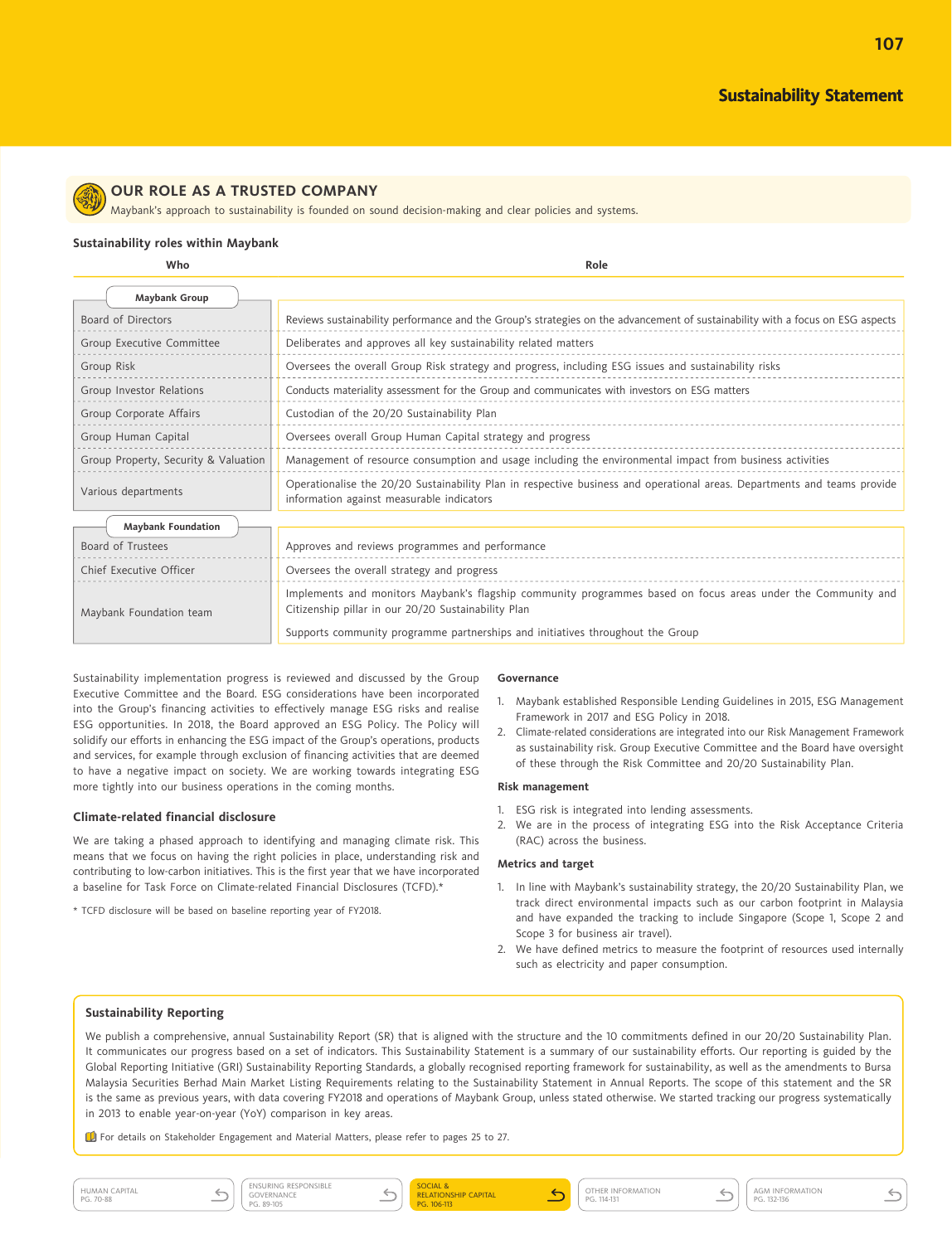# **ANY OUR ROLE IN THE COMMUNITY**

We empower the communities where we operate through targeted social investments, volunteer efforts, and long-term partnerships. The Group's community investments are managed by Maybank Foundation, in line with the priorities set out in our 20/20 Sustainability Plan.

In 2018, we channelled about 1% of net profit to community programmes. We have maintained this level of contribution since 2013. Our community investment for 2018 is approximately RM72.91 million and our community programmes extend across ASEAN. We strive to invest for impact by focusing on education, community empowerment, arts and culture, environmental diversity, healthy living and disaster relief.



#### **MAYBANK FOUNDATION'S FLAGSHIP PROGRAMMES**

#### CashVille Kidz

Our financial literacy programme, CashVille Kidz, is now running in two countries.

To date, our Cashville Kidz programme has reached over 160,000 students from more than 800 primary schools across all states in Malaysia and Cambodia. It has been officially recognised by the Malaysian Ministry of Education as a co-curricular subject in participating schools.

In 2018, Phase 2 of this programme extended to 15 schools in Phnom Penh, Cambodia. The four-year plan for this programme in Cambodia aims to reach 20,000 students in 40 schools across the country.

In Malaysia, the programme covered 25 schools in 2018.

#### Programme Impact

The programme has provided participating students with an opportunity to learn how to manage personal finances by introducing critical thinking on economics, purchases, savings, income and consumption.

In Cambodia, the programme recorded an average improvement of 25% in financial literacy scores. CashVille Kidz Malaysia exceeded its target of 50% of students improving on financial knowledge.



OVERVIEW<br>PG. 04-21

Reach Independence & Sustainable Entrepreneurship (R.I.S.E.)

R.I.S.E. builds the capabilities of people with disabilities through a structured training and mentoring programme. 2018 is the fourth year of this five-year programme.

#### **Programme Impact**

Against an initial target to train a total of 6,080 people over three different phases in Malaysia, Indonesia, the Philippines and Laos, we are now in the final phase where we aim to train at least 4,000 people in 2018 and 2019 across the four countries:

| $\blacksquare$ Malaysia > 800                                                            | $\blacksquare$ Indonesia > 2,000 |         |
|------------------------------------------------------------------------------------------|----------------------------------|---------|
| $\blacktriangleright$ Philippines $\blacktriangleright$ 1,000 $\blacktriangleright$ Laos |                                  | $>$ 200 |

Phase 3 of R.I.S.E. in Malaysia was launched in December 2017 while Phase 2 of RISE for Indonesia was launched in February 2018. The programme has trained a total of 2,901 people with disabilities in 2018. Since the pilot in 2014, a total of 5,731 people have been trained under the R.I.S.E. programme.

#### eMpowering Youths Across ASEAN

The eMpowering Youths Across ASEAN e Mpowering Youths programme was established in 2016 as a platform to enable students from

partner universities in Singapore to undertake community development initiatives around the ASEAN region. To date, the programme has benefited approximately 2,400 people across Indonesia, Laos, Vietnam and the Philippines through the efforts of 234 students and 13 projects aimed at reducing poverty in ASEAN communities. The youth-driven projects have delivered solutions to issues such as lack of water and electricity supply, poor sanitation, waste management challenges and coastal erosion in the local communities.

#### **Programme Impact**

In 2018, eMpowering Youths Across ASEAN saw continued benefits delivered to communities by projects executed in the previous vear. The programme also achieved a huge milestone with the formalisation of a partnership between Maybank Foundation and the ASEAN Foundation during the 51st ASEAN Anniversary celebrations in Jakarta, Indonesia. With the partnership, the programme will gather 100 university and working youths aged 19-35 across the ASEAN region annually to develop and implement community projects that deliver tangible long-term social and economic impact. The programme is also positioned by ASEAN through ASEAN Foundation to support the ASEAN Socio-Cultural Community Blueprint 2025 and UN SDGs.

 $\leftrightarrow$ 

**Maybank** Annual Report 2018



OUR STRATEGY<br>TO CREATE VALUE

PG. 22-30

**FINANCIAL CAPITAL** PG. 31-58

 $\leftarrow$ 

INTELLECTUAL CAPITAL  $\leftarrow$ PG. 59-69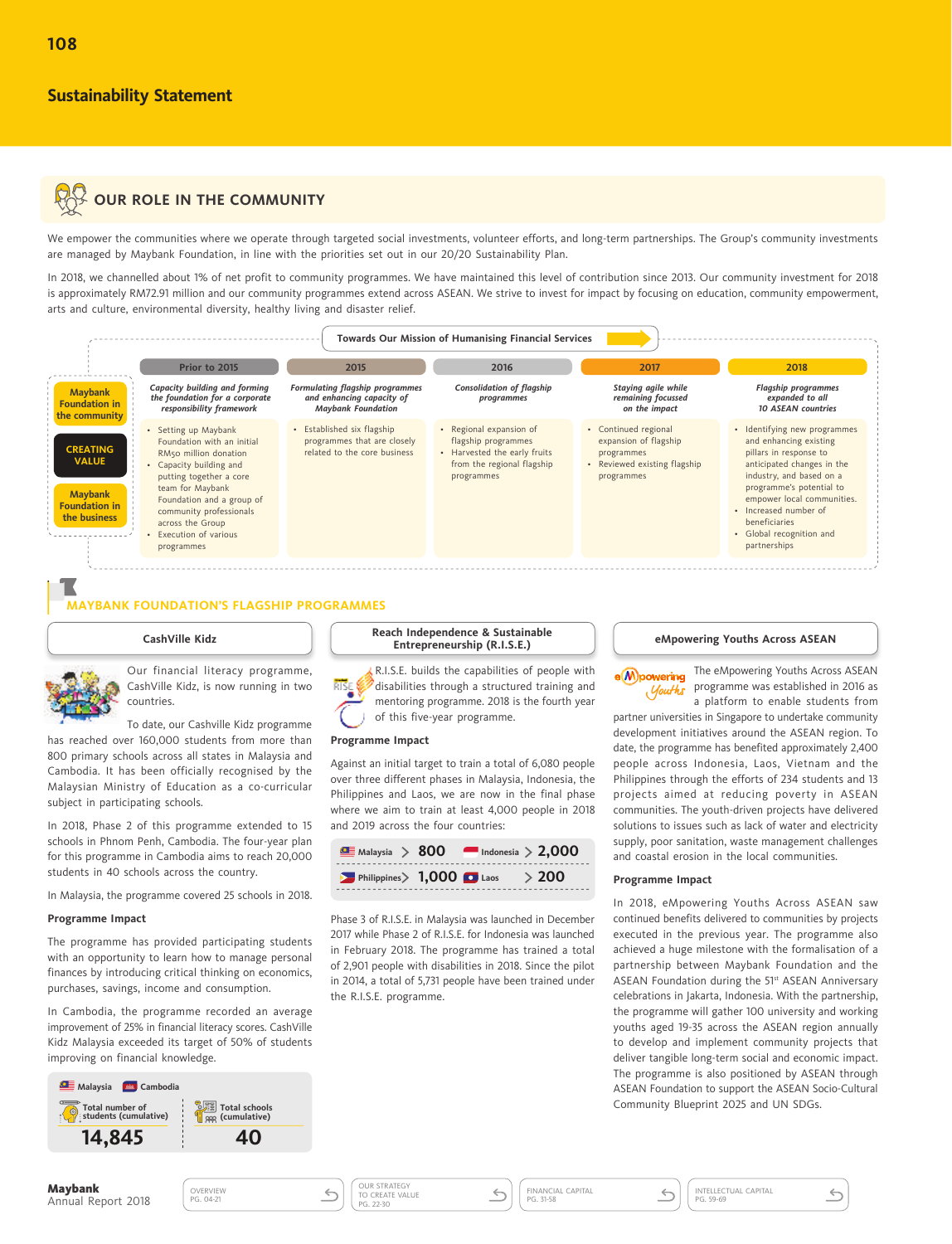**109**

#### **Maybank Women Eco-Weavers**



Maybank Foundation invested RM1.8 million in 2018 for the Maybank Women Eco-Weavers Programme in three ASEAN countries (Cambodia, Indonesia and Laos) aimed at

preserving, sustaining and promoting traditional textile making techniques in the region.

The Maybank Women Eco-Weavers programme was expanded to Laos in 2018, in addition to existing programmes in Cambodia and Indonesia.

#### **Programme Impact**

In 2018, the programme has successfully trained 482 women, who now earn an average monthly income between USD100 (RM415) and USD240 (RM996). This represents a marked increase of up to 140% in their earnings.

**Maybank** 



#### **Maybank Training & Learning Centre (TLC)**  $\qquad$  **Arts and Culture**

Maybank has training and learning centres operating in Myanmar and the Philippines. These centres provide local youths with critical vocational training.

We extended our vocational training programme to Myanmar by sponsoring a six-month training for selected youths in the Yangon region. The training was completed by 22 individuals. This programme, conducted from July 2017 to January 2018, is executed through a partnership with the Centre of Vocational Training (CVT) Myanmar.

Our vocational training is in line with the Myanmar Government's aspiration to create a better skilled workforce.

#### **Programme Impact**

The programme provides better prospects for disadvantaged young adults and builds goodwill with local authorities.



Menara Maybank's gallery space, Balai Seni, is the central stage for Maybank's arts and culture initiatives. In 2018, under the 'Balai Seni Art Series 2018', there were four major exhibitions and several smaller displays and talks that were held at Balai Seni.

#### **Programme Impact**

#### **Balai**

"Balai" aims to revive Balai Seni Maybank as an arts space, and to bring an eclectic mix of performing and visual arts to Maybankers. It will offer avenues for Maybank to support the arts and artists.

In 2018, the programme brought two performances to Balai Seni: a one-of-a-kind ASEAN art of story-telling through Chinese Teochew puppets by Potehi Theatre and "Nostalgia on Gamelan" featuring vocalist Stefano Chen from Hands Percussion Malaysia and other guest musicians.

#### **Pentas**

This programme, designed for Maybank employees, aims to unleash creativity and instil a culture of confidence and passion by participating in the arts. It offers opportunities to try something new at work and expand mental horizons.

#### **Strengthening Tiger Conservation in the Belum-Temengor Forest Complex**

The odds for survival are against the Malayan tiger. Just 50 years ago there were about 3,000 Malayan tigers in the wild, today there

are less than 500. Maybank has taken an active role in the global movement to save the tigers.

To increase awareness on tiger protection, Maybank Foundation started a four-year collaboration with WWF-Malaysia in 2016. Under this collaboration, Maybank supports WWF's conservation programme in the Belum-Temengor Forest Complex with a sponsorship of RM5.12 million.

#### **Progress**

A total of 6,384 km has been covered by foot patrols, more than eight times the length of the North-South Expressway. 48 active snares have been dismantled, potentially saving a number of large mammals.

On average, 84 patrol days were conducted per month while 37 wildlife crime cases were reported to PERHILITAN, of which eight were acted upon.

In 2018, the activities included:

- An anti-poaching workshop by WWF-Malaysia with 33 participants.
- Six meetings to lobby for the implementation of CA|TS and 23 other major meetings to lobby for other conservation recommendations.
- 13 events/meetings to raise awareness in the Orang Asli communities, including training on sustainable livelihoods.
- Production of three videos "The Guardians of the Forest" highlighting the empowerment of Orang Asli in tiger conservation efforts in Belum-Temengor.

#### **Programme Impact**

Patrolling the area together with support from the communities has reduced poaching in the Belum-Temengor Forest Complex.

In 2018, Maybank Foundation was recognised as a Global Gold winner in the Green Practices category for its efforts in tiger conservation at the Green World Environment Awards by the Green Organisation.

Maybank also won the International Green Apple for Environmental Best Practice Awards for the tiger conservation programme in Belum-Temengor Forest Complex.

# **OUR COMMUNITY AND CITIZENSHIP PERFORMANCE REVIEW**

| 20/20 SP Commitment | <b>Focus Area</b>  | <b>YoY Tracking</b>                                                                                                                     |             |            |            |              |  |  |
|---------------------|--------------------|-----------------------------------------------------------------------------------------------------------------------------------------|-------------|------------|------------|--------------|--|--|
|                     | <b>Education</b>   | Supporting access to education across the region and fostering academic and non-academic excellence.                                    |             |            |            |              |  |  |
|                     |                    | Year                                                                                                                                    | 2015        | 2016       | 2017       | 2018         |  |  |
|                     |                    | CashVille Kidz <sup>^</sup> (number of students)                                                                                        | 53,020      | 78,883     | 8,984      | 14,845       |  |  |
|                     |                    | CashVille Kidz <sup>^</sup> (number of schools)                                                                                         | 241         | 330        | $23*$      | 40           |  |  |
|                     |                    | <b>Scholarships</b> (amount disbursed) (RM)                                                                                             | >14,000,000 | 23,000,000 | 26,751,005 | 24, 191, 711 |  |  |
| ∏ ∃                 |                    | * Due to the transition into a new phase of CashVille Kidz, there was a decrease in the number of students and schools reached in 2017. |             |            |            |              |  |  |
| Investing           | <b>Community</b>   | Reaching out to communities across the region through empowerment programmes.                                                           |             |            |            |              |  |  |
| for Impact          | <b>Empowerment</b> | Year                                                                                                                                    | 2015        | 2016       | 2017       | 2018         |  |  |
|                     |                    | <b>R.I.S.E.^</b> (number of participants)                                                                                               | 200         | 1,411      | 939        | 2,901        |  |  |
|                     |                    | Microfinance (KOMIDA) <sup>^</sup> (number of women impacted)                                                                           | 2,748       | 1,131      | $100*$     | 331          |  |  |
|                     |                    | * Due to the transition to a new Microfinance partnership, there was a decrease in the number of women impacted in 2017.                |             |            |            |              |  |  |

^ Maybank Foundation flagship programme



OTHER INFORMATION PG. 114-131

AGM INFORMATION  $\leftarrow$ PG. 132-136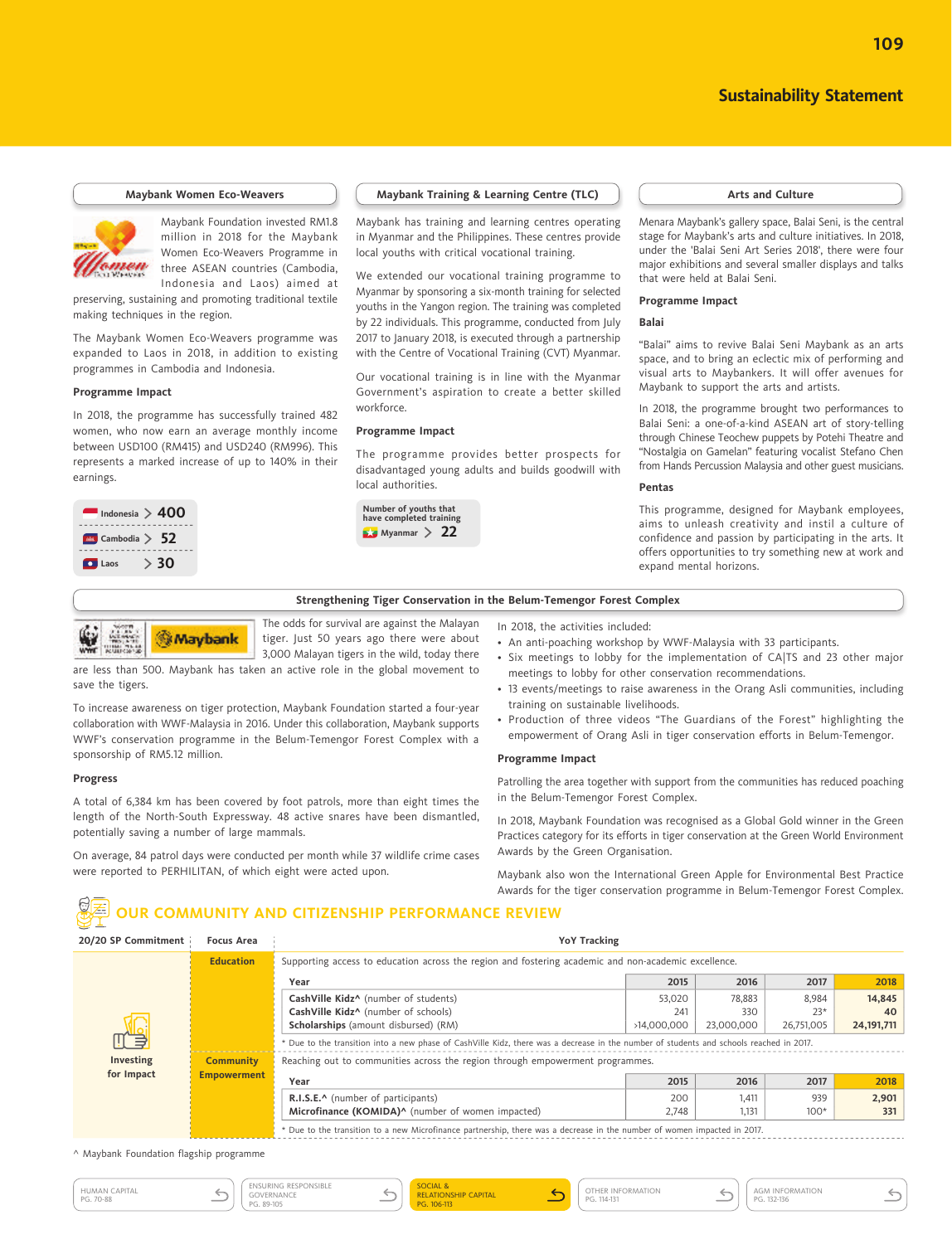| $\mathbb{Q}$        |                        | OUR COMMUNITY AND CITIZENSHIP PERFORMANCE REVIEW (CONT'D.)                                                                 |           |                        |           |           |  |  |
|---------------------|------------------------|----------------------------------------------------------------------------------------------------------------------------|-----------|------------------------|-----------|-----------|--|--|
| 20/20 SP Commitment | <b>Focus Area</b>      | <b>YoY Tracking</b>                                                                                                        |           |                        |           |           |  |  |
|                     | <b>Arts and</b>        | Promoting and preserving traditional and new forms of art and expression.                                                  |           |                        |           |           |  |  |
|                     | <b>Culture</b>         | Year                                                                                                                       | 2015      | 2016                   | 2017      | 2018      |  |  |
|                     |                        | Number of programmes at Balai Seni                                                                                         |           | Began tracking in 2018 |           | 8         |  |  |
|                     | <b>Environmental</b>   | Preserving environmental diversity across ASEAN, particularly through tiger conservation.                                  |           |                        |           |           |  |  |
|                     | <b>Diversity</b>       | Year                                                                                                                       | 2015      | 2016                   | 2017      | 2018      |  |  |
|                     |                        | Tiger conservation efforts (amount disbursed) (RM)                                                                         | 481,548   | 722,321                | 1,311,950 | 1,267,534 |  |  |
| Investing           | <b>Healthy Living</b>  | Enabling access to affordable healthcare, supporting premier sporting events in the region, and nurturing local talent.    |           |                        |           |           |  |  |
| for Impact          |                        | Year                                                                                                                       | 2015      | 2016                   | 2017      | 2018      |  |  |
|                     |                        | Save a Child's Heart at the Regional Paediatric Heart Centre, National<br>Heart Institute of Malaysia (number of patients) | 12        | 16                     |           | 32        |  |  |
|                     | <b>Disaster Relief</b> | Supporting communities impacted by natural disasters through relief and rebuilding efforts.                                |           |                        |           |           |  |  |
|                     |                        | Year                                                                                                                       | 2015      | 2016                   | 2017      | 2018      |  |  |
|                     |                        | Disaster relief contribution to MERCY Malaysia* (amount disbursed) (RM)                                                    | 1,000,000 | 1,000,000              | 300,000   | 350,000   |  |  |

^ Maybank Foundation flagship programme

#### **OUR ROLE AS A LEADING EMPLOYER** eee

In Group Human Capital, we are relentless in our pursuit to ensure our talent are equipped with the required knowledge and skills of the future. This is critical in future-proofing the organisation.

Our mission of Humanising Financial Services forms the core of everything we do: from the way we treat our employees, the service that we provide to our customers and the community, to long-term investments that we make in developing our people personally and professionally.

 For further information about our people initiatives and practices, see Group Human Capital on page 70 and Maybank Sustainability Report 2018.

#### **Training and Development**

To realise our aspiration of being The Digital Bank of Choice, we are committed to remain innovative, competitive and relevant to our customers as we move forward into the future. In 2018, we addressed the priorities that included upskilling Maybank employees for a competitive advantage and growth, through our FutureReady Digital Upskilling Programme.

- Over 18,000 employees in Malaysia have been upskilled to a foundational level of digital literacy through a suite of e-learning, interactive team learning sessions and assessments of digital literacy.
- Over 1,400 line managers have been trained to facilitate FutureReady Labs for their teams and over 19,000 employees participated in the FutureReady Labs.



OVERVIEW<br>PG. 04-21

#### **Group Inclusiveness and Diversity Agenda (GIDA)**

Maybank has already made tangible developments from the start of our people transformation journey since 2009 to ensure Maybank and Maybank employees embrace diversity and inclusion. With the introduction of Maybank's Group Inclusiveness and Diversity Agenda (GIDA), efforts were accelerated and sustained, and the framework is monitored through measures reflected on the Group EXCO scorecard.



Maybank's Diversity and Inclusion Policy governs all aspects of employment practices which clearly prohibits discrimination or harassment and is based on the rule of meritocracy. These values are embedded in our HR strategy and policies and are practised in our dealings with all stakeholders.

Maybank's GIDA also frames the aspirations of the development of women talent in the Group.

| Year                                      | 2017 | 2018 |
|-------------------------------------------|------|------|
| Women in top management, Band D and above | 31%  | 32%  |
| Women in management, Band G and above     | 45%  | 46%  |

The Maybank Women Mentor Women (WMW) Council supports professional development for women across the Group, including increasing the representation of women in top management. It also supports the business in enhancing the delivery of products and services to female consumers.

The WMW Council's Advancing Women Leaders Programme (AWLP) is an important platform to increase women's leadership, strengthen diversity and inclusion, and contribute to Maybank's strategic goals. Designed and executed by Group Human Capital and championed by the Maybank WMW Council, this programme focuses on developing women leaders.

The first group of AWLP participants graduated in 2018. The knowledge, experience and networks gained will help them in seizing opportunities and navigating the challenges facing the finance industry today. They are also expected to become advocates and influencers of diversity and inclusion at their workplace.

 $\leftarrow$ 

OUR STRATEGY TO CREATE VALUE  $\leftarrow$ PG. 22-30

 $\leftarrow$ PG. 31-58



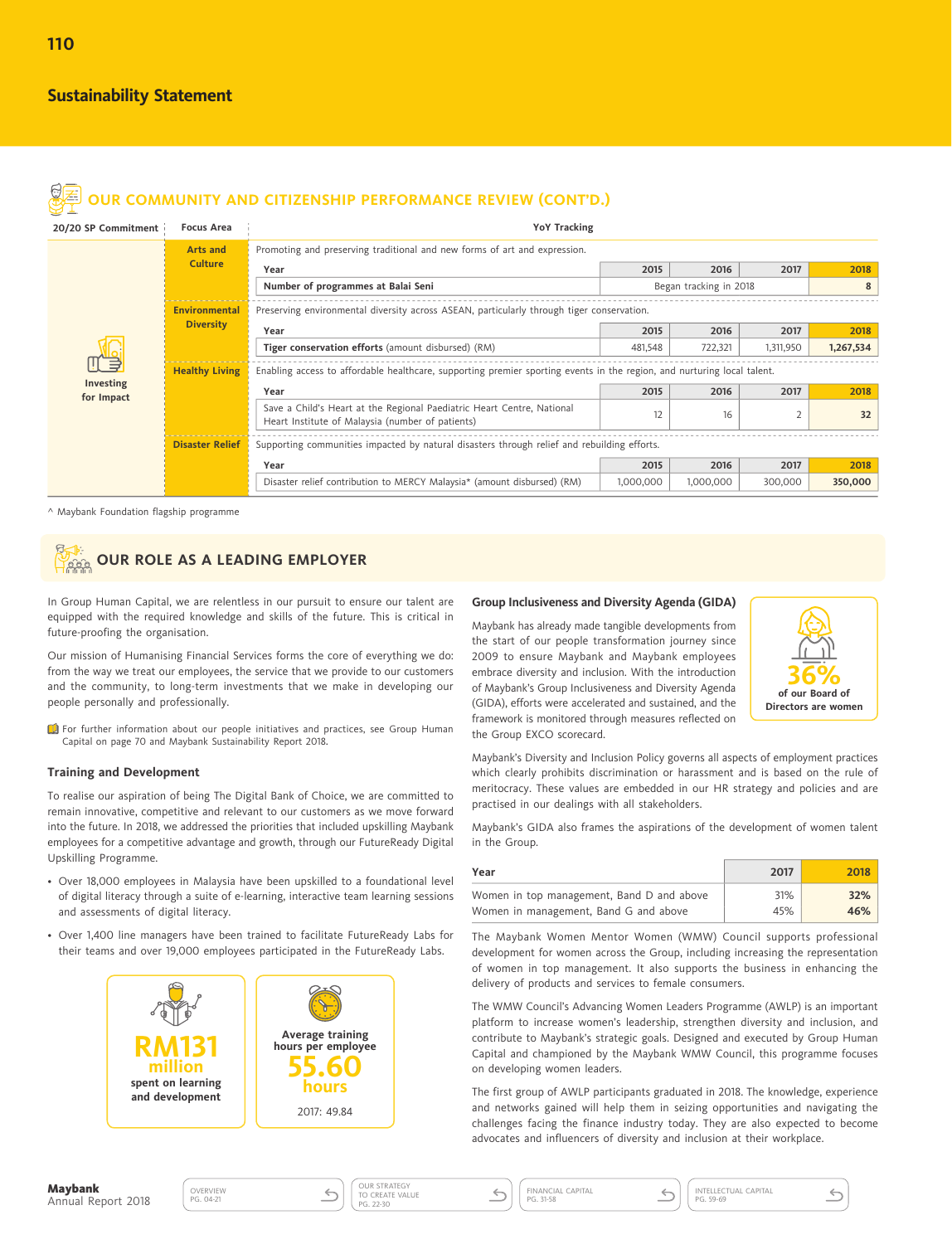**111**



This is a platform that helps employees adapt and be agile in a changing digital workplace where the physical location and boundaries are no longer hindrances to effective communication, collaboration and productivity.

With this platform, the Bank continues to provide opportunities while considering the experience and needs of our employees. This is reflective of our promise to humanise people management and development for increased productivity.

**Opportunities to Volunteer**

Volunteerism is a strategic initiative and a long-standing tradition at Maybank. We believe that volunteering bridges the gap between a business and the community in a tangible manner. Cahaya Kasih (CK) is Maybank's main platform for volunteerism.

In the ninth Global CR Day held on 22 September 2018, our employees invested time and effort to be agents of change by volunteering in various initiatives in our adopted causes across communities.

| Leave                            | on Flexible<br>Work<br>Arrangement                                                                                 | 476<br>303<br>227<br>took Extended<br>took<br><b>Maternity</b><br><b>Sabbatical</b><br>Leave<br>Leave |                                                                                                                                                                                                                                                                                                         | a total of<br>23,193<br>employees |                   | across<br>14<br>countries | volunteering in<br>110<br>initiatives |                                                                                                               |
|----------------------------------|--------------------------------------------------------------------------------------------------------------------|-------------------------------------------------------------------------------------------------------|---------------------------------------------------------------------------------------------------------------------------------------------------------------------------------------------------------------------------------------------------------------------------------------------------------|-----------------------------------|-------------------|---------------------------|---------------------------------------|---------------------------------------------------------------------------------------------------------------|
| 20/20 SP Commitment              |                                                                                                                    |                                                                                                       |                                                                                                                                                                                                                                                                                                         | <b>YoY Tracking</b>               |                   |                           |                                       |                                                                                                               |
|                                  |                                                                                                                    |                                                                                                       | Engaging employees on issues that matter most to them is key to unlocking a value-based organisation with an agile and competitive talent pool across the region.                                                                                                                                       |                                   |                   |                           |                                       |                                                                                                               |
|                                  | Year                                                                                                               |                                                                                                       |                                                                                                                                                                                                                                                                                                         |                                   | 2015              | 2016                      | 2017                                  | 2018                                                                                                          |
| Employee Engagement              |                                                                                                                    | participate in the year-end appraisal) (%)                                                            | Percentage of employees appraised (based on employees eligible to                                                                                                                                                                                                                                       |                                   | 100<br>Not        | 100<br>Not                | 100<br>SEI: 88%                       | 100<br><b>Not</b>                                                                                             |
| Platforms                        |                                                                                                                    | Percentage of Employee Engagement Survey Results (%)                                                  |                                                                                                                                                                                                                                                                                                         |                                   | administered      | administered              | EEI: 84%                              | administered                                                                                                  |
|                                  | SEI: Sustainable Engagement Index<br>EEI: Employee Engagement Index                                                |                                                                                                       |                                                                                                                                                                                                                                                                                                         |                                   |                   |                           |                                       |                                                                                                               |
|                                  |                                                                                                                    |                                                                                                       | Nurturing talent by providing appropriate support for growth and the opportunity to excel within the organisation.                                                                                                                                                                                      |                                   |                   |                           |                                       |                                                                                                               |
| B                                | Year                                                                                                               |                                                                                                       |                                                                                                                                                                                                                                                                                                         |                                   | 2015              | 2016                      | 2017                                  | 2018                                                                                                          |
| @@@                              |                                                                                                                    | Profit before tax per employee (RM)                                                                   |                                                                                                                                                                                                                                                                                                         |                                   | 199,129           | 201,120                   | 233,330                               | 252,703                                                                                                       |
| Talent and                       |                                                                                                                    |                                                                                                       | Succession Cover Ratio (number of successors in Mission Critical Positions)                                                                                                                                                                                                                             |                                   | 4.57:1            | 4.3:1                     | 4.3:1                                 | 4.1:1                                                                                                         |
| Leadership                       |                                                                                                                    | taking part in mobility programmes)                                                                   | International mobility (number of talent taking up international positions after                                                                                                                                                                                                                        |                                   | 167               | 159                       | 133                                   | 101                                                                                                           |
|                                  |                                                                                                                    |                                                                                                       |                                                                                                                                                                                                                                                                                                         |                                   |                   |                           |                                       |                                                                                                               |
|                                  | Investing in the long-term development of Maybankers while improving capabilities across the organisation.<br>Year |                                                                                                       |                                                                                                                                                                                                                                                                                                         |                                   |                   | 2016                      | 2017                                  | 2018                                                                                                          |
|                                  | Learning and development spend (RM million)                                                                        |                                                                                                       |                                                                                                                                                                                                                                                                                                         | 2015<br>114                       | 129               | 124                       | 131                                   |                                                                                                               |
| Learning and<br>Development      | Average training hours per employee                                                                                |                                                                                                       |                                                                                                                                                                                                                                                                                                         |                                   | 35.00<br>31       | 32.00                     | 49.84                                 | 55.60                                                                                                         |
|                                  | Percentage of training sessions conducted/facilitated by employees (%)                                             |                                                                                                       |                                                                                                                                                                                                                                                                                                         |                                   |                   | 63                        | 89                                    | 96                                                                                                            |
|                                  |                                                                                                                    |                                                                                                       |                                                                                                                                                                                                                                                                                                         |                                   |                   |                           |                                       |                                                                                                               |
|                                  |                                                                                                                    | collectively deliver value across the Group.                                                          | Embracing and nurturing employees' needs and requirements within a single culture, which guides how we do business, how we work together and how we                                                                                                                                                     |                                   |                   |                           |                                       |                                                                                                               |
|                                  | Year                                                                                                               |                                                                                                       |                                                                                                                                                                                                                                                                                                         |                                   | 2015              | 2016                      | 2017                                  | 2018                                                                                                          |
|                                  |                                                                                                                    | Women in top management, Band D and above (%)<br>Women in management, Band G and above (%)            |                                                                                                                                                                                                                                                                                                         |                                   | 35<br>47          | 30<br>45                  | 31<br>45                              | 32<br>46                                                                                                      |
|                                  | Age group of workforce (%)                                                                                         |                                                                                                       |                                                                                                                                                                                                                                                                                                         |                                   |                   |                           |                                       |                                                                                                               |
|                                  | 30 <sub>o</sub><br>30-39                                                                                           |                                                                                                       |                                                                                                                                                                                                                                                                                                         |                                   | 27<br>37          | 23<br>37                  | 22<br>37                              |                                                                                                               |
|                                  | 40-49                                                                                                              |                                                                                                       |                                                                                                                                                                                                                                                                                                         |                                   | 27                | 30                        | 30                                    |                                                                                                               |
|                                  | $\geq 50$<br>Total participation                                                                                   |                                                                                                       |                                                                                                                                                                                                                                                                                                         |                                   | 9                 | 10<br>22,014              | 11<br>25,179                          |                                                                                                               |
| Diverse and Inclusive            | • Global CR Day                                                                                                    |                                                                                                       |                                                                                                                                                                                                                                                                                                         |                                   | 24,202<br>16,559  | 15,267                    | 20,780                                |                                                                                                               |
| Workplace                        | • Other volunteerism efforts                                                                                       |                                                                                                       |                                                                                                                                                                                                                                                                                                         |                                   | 7,643             | 6,747                     | 4,399                                 |                                                                                                               |
|                                  | Total volunteer hours<br>• Global CR Day                                                                           |                                                                                                       |                                                                                                                                                                                                                                                                                                         |                                   | 122,917<br>89,806 | 108,863<br>77,361         | 130,209<br>105,140                    |                                                                                                               |
|                                  | • Other volunteerism efforts                                                                                       |                                                                                                       |                                                                                                                                                                                                                                                                                                         |                                   | 33,111            | 31,502                    | 25,069                                |                                                                                                               |
|                                  |                                                                                                                    | Number of Cahaya Kasih (CK) initiatives Group-wide                                                    |                                                                                                                                                                                                                                                                                                         |                                   | 102               | 89                        | 87                                    |                                                                                                               |
|                                  | • Male<br>• Female                                                                                                 |                                                                                                       | Total number of employees on Flexible Work Arrangement (FWA)*                                                                                                                                                                                                                                           |                                   | 315<br>100<br>215 | 319<br>90<br>229          | 372<br>108<br>264                     |                                                                                                               |
|                                  | * Malaysia                                                                                                         |                                                                                                       |                                                                                                                                                                                                                                                                                                         |                                   |                   |                           |                                       | 21<br>36<br>31<br>12<br>36,011<br>23,193<br>12,818<br>134,718<br>107,975<br>26,743<br>89<br>476<br>154<br>322 |
|                                  |                                                                                                                    | Improving safety and work-life balance.                                                               |                                                                                                                                                                                                                                                                                                         |                                   |                   |                           |                                       |                                                                                                               |
|                                  | Year                                                                                                               |                                                                                                       |                                                                                                                                                                                                                                                                                                         |                                   | 2015              | 2016                      | 2017                                  | 2018                                                                                                          |
| Safety, Health and<br>Well-being |                                                                                                                    | Total recordable injury frequency rate*                                                               | * Maybank Malaysia (including Maybank Kim Eng and Maybank Islamic Berhad excluding Group Insurance & Takaful as it is covered by submission from different entities). Data from<br>our report is submitted to the Department of Operational Safety and Health (DOSH) Malaysia on 31 January every year. |                                   | 0.002             | 0.003                     | 0.0015                                | 0.0031                                                                                                        |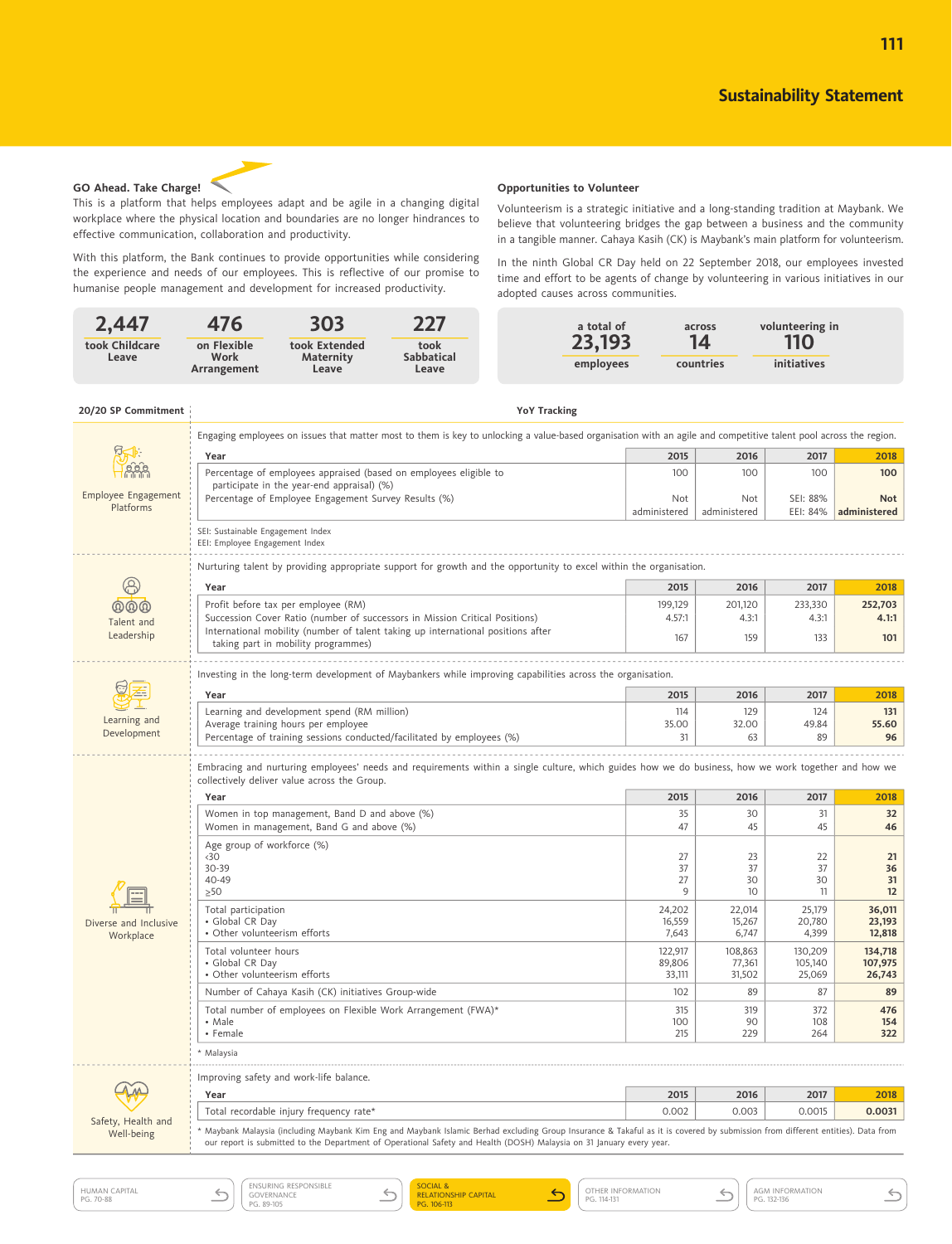# **OUR ROLE AS A RESPONSIBLE FINANCIAL SERVICES PROVIDER**

Economies, societies and the environment are intertwined, and challenges or risks faced by either one can impact the others. We believe Maybank will only thrive if elements of good governance, innovation, and environmentally-sound management are integrated into our core business.

Digitalisation, access to finance and funding for small businesses that fuel growth and livelihoods remain high on our agenda. We are committed to getting to know our clients' businesses and understanding the social and environmental issues faced by the sectors that we work with.

#### **Access to Products and Services Key Highlights**

#### **Improved Maybank2u Website and Application**

#### **New Banking Experiences**

Research has indicated that up to 40% of Malaysians do not plan ahead financially so we ensured the Maybank2u web portal and app are user-friendly and offer simple financial planning tools. We hope these features improve our customers' experience and ability to plan for their future. The financial planning tools include a Goal Savings Plan, Spending Tracker and an Insurance Dashboard.

The new Maybank2u site was made available on April 2018. It features an improved user interface with a customisable dashboard to track saving accounts, investments and expenses. This allows our customers to better monitor their personal finances and make informed financial decisions. The initiative garnered the Online Banking Initiative of the Year award at the Asian Banking & Finance Retail Banking Awards 2018.



#### **Maybank MaxiHome Ezy**

Maybank also launched a new mortgage scheme – Maybank MaxiHome Ĭπo Ezy – which offers the option of lower monthly repayments for the first five years. This new scheme is a part of our efforts to provide homebuyers, particularly first-timers, with greater flexibility and affordability to own a home. This mortgage scheme, offered by conventional and Islamic banking, allows customers to service only the interest/profit portion of their mortgage for the first five years, with full instalments commencing from the sixth year.

#### **Engagements with SMEs**

The Maybank Building Capacity & Capability (MBCC) programme has reached 1,657 participants and a total of 98 loan applications amounting to RM62.1 million have been approved. The MBCC programme ran from April to November in 2018.

In addition to the MBCC programme, we worked closely with internal and external stakeholders to further strengthen and extend our reach in the SME community: Start-up, Micro SMEs, Small-Medium and Medium-Large SMEs. A total of 4,575 participants attended these Maybank SME sessions during the year.



Maybank Singapore Limited opened MSpace at Maybank, the first branch across our network, that combines a café with modern banking services. MSpace aims to serve the banking needs of a diverse client base. We also created an MSpace section on the Maybank App for bank customers and café visitors to browse and identify their financial needs.

#### **HouzKEY**



Maybank Islamic Bhd's HouzKEY, Malaysia's first bank-initiated rent-toown (RTO) scheme, launched its second phase for the purchase of properties on the secondary market. Targeted at first-time home buyers and home-upgraders, HouzKEY helps to address the growing need for

affordable home ownership in Malaysia. This is the first fully digitalised rent-to-own product in the country.

#### **Portfolio Guarantee Scheme**

We continued to increase our lending to SMEs in 2018. We entered into a strategic partnership with Credit Guarantee Corp Bhd (CGC) and pledged RM2 billion of funding to be channelled via CGC's portfolio guarantee (PG) scheme that offers SMEs financing without collateral. This represents another step in our long-standing collaboration with SMEs.

#### **Etiqa**

Etiqa Online Info site has been developed in terms of accessibility and capability. The Application Programming Interface (API) facilitates motor renewal via M2U and third party partners. In some locations, road tax renewal is also available online.

Etiqa Claims Express Video Assist (E-CLEVA) allows claimants to interact with Etiqa Claims Consultants directly and remotely via a video call. It also fast-tracks the claims process for windscreen damages, minor car accidents and home damages. Etiqa claimants can also initiate their claims process via WhatsApp. This is a convenient, low-cost, and reliable channel where customers receive immediate assistance and feedback when making a claim.

 Further details of improved customer engagement tools and methodologies are detailed in the Sustainability Report 2018.

We introduced new products, such as:

- SmartSave, an investment-linked plan with a medical benefit add-on, giving Maybankers the opportunity to save and enjoy medical coverage upon retirement.
- Smart Wealth is a regular premium investment plan that helps customers plan their legacy for their children while growing their wealth for retirement. It covers Death and Total and Permanent Disability (TPD) until the age of 100 and 69 respectively, with either full or limited premium payment term options.
- TripCare 360, a comprehensive travel insurance or takaful for local and international travels.
- Buddy Personal Accident, a comprehensive personal accident coverage for individuals living different lifestyles, from young females to extreme sports enthusiasts.

 $\leftarrow$ 

OVERVIEW<br>PG. 04-21

OUR STRATEGY TO CREATE VALUE PG. 22-30

 $\leftarrow$ FINANCIAL CAPITAL PG. 31-58